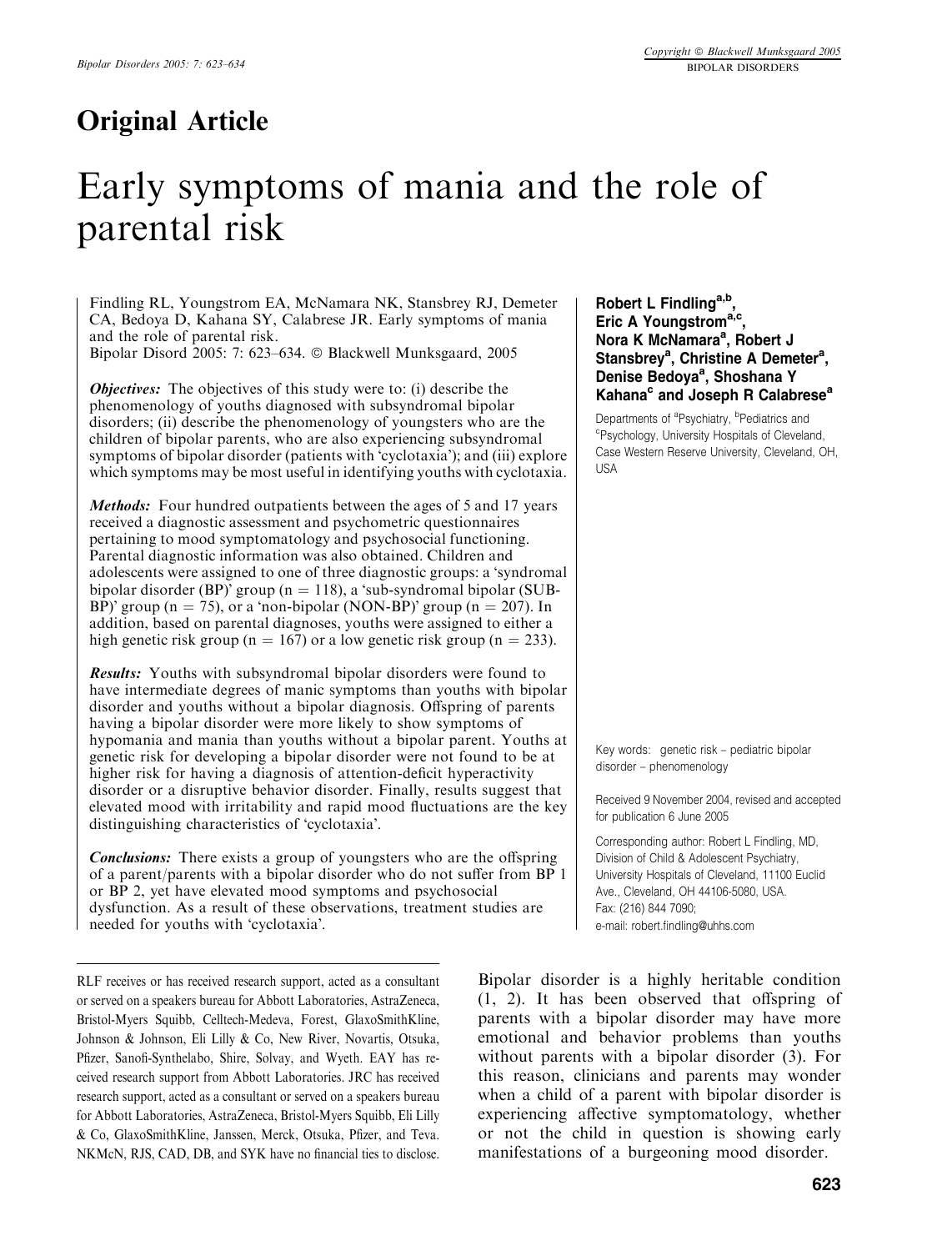#### Findling et al.

As many as 65% of adults with bipolar disorder have reported experiencing their first symptoms of this illness prior to adulthood (4). Furthermore, subsyndromal manifestations of bipolar disorder may antecede the full expression of this illness (5, 6). Although these patients with subsyndromal illness may not meet full diagnostic criteria for BP 1 or BP 2, subsyndromal symptoms may be debilitating to the patient and disruptive to the family environment (7, 8).

Young patients, who are early in the course of a mood disorder and are expressing subsyndromal symptoms may be potentially more amenable to treatment interventions (9). For this reason, an accurate description of the earliest manifestations of bipolar disorder may eventually allow for treatments to be developed that are aimed at early intervention and preventing the full expression of the illness (10).

The term 'schizotaxia' has been used to describe patients that are at genetic risk for developing schizophrenia and that are also demonstrating early symptoms of this illness (11). As there may be clinical benefit from early intervention for patients at risk of developing schizophrenia (12, 13), working diagnostic criteria for schizotaxia have been described (14). Akin to Meehl's conceptualization of schizotaxia as the prodromal variant of schizophrenia (11), subjects who are the offspring of a bipolar parent/parents and are experiencing subsyndromal symptoms of bipolar disorder have been referred to as showing characteristics of 'cyclotaxia' (15). Because of the growing prevalence rates reported in juvenile mania (16) as well as the vigorous research interest in identifying distinct phenotypes of bipolar spectrum disorders (BPSD) in young people (17, 18), the description of subsyndromal bipolarity also has substantial scientific importance. This avenue of research is similar to the work that has been done to validate bipolar 'spectrum' diagnostic constructs in adults, such as cyclothymia  $(19)$ , bipolar II, and 'subthreshold' presentations (20).

For these reasons, a study was undertaken in order to describe the phenomenology of subsyndromal bipolar disorder in youths. It was hypothesized that youths suffering from a subsyndromal bipolar disorder [cyclothymia and BP-not otherwise specified (BP-NOS)] would show less mood symptomatology than youths diagnosed with the prototypic bipolar disorders. In addition, it was expected that patients with subsyndromal symptoms of bipolar disorder would experience more severe mood symptomatology than youths with other, non-bipolar psychiatric diagnoses. A second hypothesis was that children with a parental history of bipolar disorder would themselves show more mood symptoms than youths where neither biologic parent had a history of bipolar disorder. A third purpose of this study was to explore which symptoms could most accurately identify young people with 'cyclotaxia'. It was also hypothesized that mood symptoms might distinguish those children and adolescents with cyclotaxia from other youths.

#### Subjects and methods

#### **Subjects**

Families were recruited from a child and adult psychiatric research center and an adult mood disorders clinic at a mid-western academic medical center. Subjects were outpatients between the ages of 5 and 17 years. The participants for this study were recruited as part of the screening procedures for various treatment studies being performed at this center. A major focus of the research performed at this center is to provide treatment for children and adolescents with bipolar disorders.

Youths with no clinical evidence of a pervasive developmental order or mental retardation were eligible to be included in this present study. More information about the ascertainment of these subjects has been presented elsewhere (7). In addition, in order for a subject to be eligible for this study, subjects must also have had either: (i) both biologic parents complete a psychiatric assessment; or (ii) one parent demonstrating evidence of suffering from a bipolar disorder.

All procedures of this study were approved by the University Hospitals of Cleveland Institutional Review Board for Human Investigation. Written informed consent and assent of parents/guardians and subjects was obtained prior to participation in this study.

#### Subject diagnosis and symptomatology assessment

Eligible subjects and their parents/guardians were both interviewed by a highly trained rater over the course of two interviews. During the first interview, all children received a diagnostic assessment using the Schedule for Affective Disorders and Schizophrenia (SADS-LB) for School-Age Children-Epidemiological version (K-SADS-E) (21) or the -Present and Lifetime version (K-SADS-PL) (22). This semi-structured interview was performed by highly trained research assistants (12 Bachelor's level assistants, five Master's level assistants, and one Doctoral level interviewer). The training procedures, inter-rater reliability, and K-SADS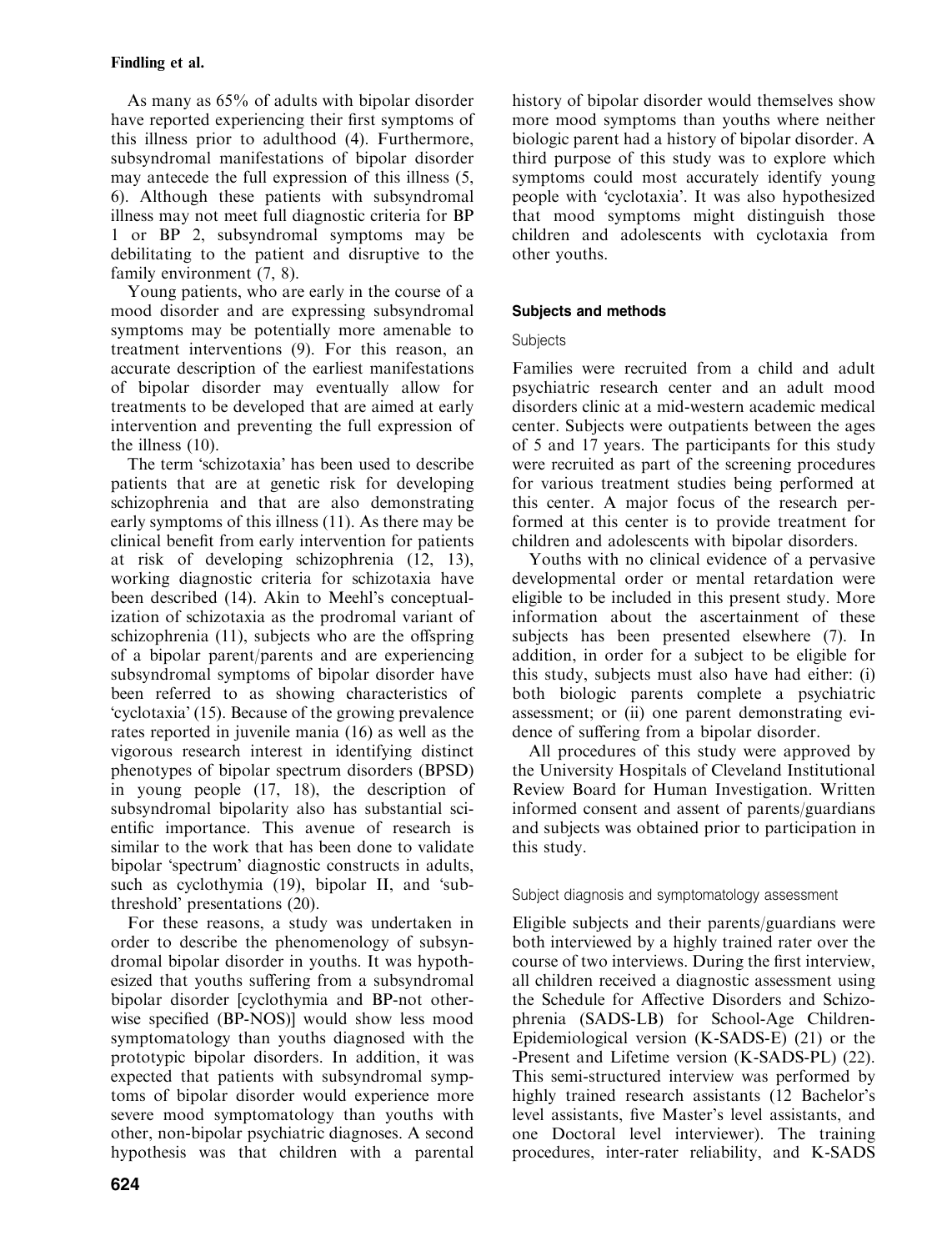interview procedures used in this study have been described in more detail in a prior publication (7).

Following the administration of the K-SADS, the interviewer completed the Children's Depression Rating Scale-Revised (CDRS-R) (23) and the Young Mania Rating Scale (YMRS), and the Global Assessment of Functioning (GAF) (24). The primary caregiver also completed the Parentcompleted General Behavior Inventory (25, 26) and the Child Behavior Checklist (CBCL) (27) as part of the initial screening assessment. It should be noted that the interviewer who performed the K-SADS interview did not have access to the results of the Parent General Behavior Inventory (P-GBI) during the diagnostic process. All diagnoses were reviewed by a board-certified child/ adolescent psychiatrist. A physician and a psychometrician subsequently evaluated the patient  $(68.8\% \text{ of the subjects, } n = 275) \text{ if: (i) there was}$ diagnostic uncertainty on the psychometrician's part, or (ii) a patient appeared to be eligible for participation in a treatment study being performed at this research center. The physician and interviewer would review the information collected in their separate interviews and come to a consensus diagnosis. In the rare cases where there was a disagreement between the structured interview and clinical assessment and a consensus diagnosis could not be reached, the data were not included in the analyses.

Unmodified DSM-IV criteria were used to assign diagnoses. It should be noted that only children and adolescents who experienced spontaneous, dysfunctional mood episodes that did not meet full criteria for any other mood disorder were given the diagnosis of BP-NOS.

#### Parental diagnosis

After the initial child/adolescent diagnostic assessment interview, the parents were assessed for the presence of psychiatric diagnoses. When parents could be interviewed directly, lifetime diagnoses were based upon the SADS-LB (28). If a parent could not be interviewed directly, either the Family History Research Diagnostic Criteria (FH-RDC) (29) interview was administered to the parent or a psychiatrist at University Hospitals of Cleveland had clinically assessed the parent in question.

#### **Assessments**

The Young Mania Rating Scale (30). The YMRS is a 11-item, clinician-administered instrument that assesses manic symptomatology along different levels of severity. Item scores range from 0 to 4 or from 0 to 8, with higher scores representing greater severity and impairment. Total scores may range from 0 to a maximum score of 56.

Children's Depression Rating Scale-Revised (23). The CDRS-R is a clinician-completed rating scale that is designed to measure depressive symptomatology. It consists of 17 items which are scored on a 5- or 7-point scale. Total scores on the CDRS-R can range from 17 to 113, with higher scores indicating greater severity of depression.

Parent General Behavior Inventory (25). The P-GBI is a 73-item, parent-completed measure that can probe for depressive and manic (or hypomanic) symptoms in child populations. The P-GBI items can be scored on a Likert scale, ranging from 0 (never or hardly ever) to 3 (very often or almost constantly), with higher scores indicating greater severity of psychopathology (26). The P-GBI produces depressive and hypomanic/biphasic subscores.

Child Behavior Checklist (27). This parent-completed measure is one of the most widely used instruments in both research and clinical practice with children. Item scores range from 0 (not true of the child) to 2 (very true or often true of the child). The broad groupings of syndromes that encompass an Internalizing subscore (composed of the anxious/depressed, withdrawn/depressed, and somatic complaints scales) and Externalizing subscore (composed of rule-breaking behavior and aggressive behavior scales) will be reported as *t*-scores in this study.

Global Assessment of Functioning (24). The GAF score ranges from 1 to 100, and reflects a patient's current psychological, social, and occupational functioning. Higher scores on the GAF-C reflect better psychosocial functioning.

#### Statistical analyses

For inclusion in the present study, 95% of the original item-level data from the YMRS, CDRS-R, and P-GBI needed to be complete and parent diagnostic information needed to be available.

Chi-square analyses and one-way analysis of variance (ANOVA) tests were used to determine whether there were differences in gender and age distribution between child diagnostic groups and groups defined by parental diagnosis. Likelihood ratios (also known as relative risks, or risk ratios) (31) were used to determine the change in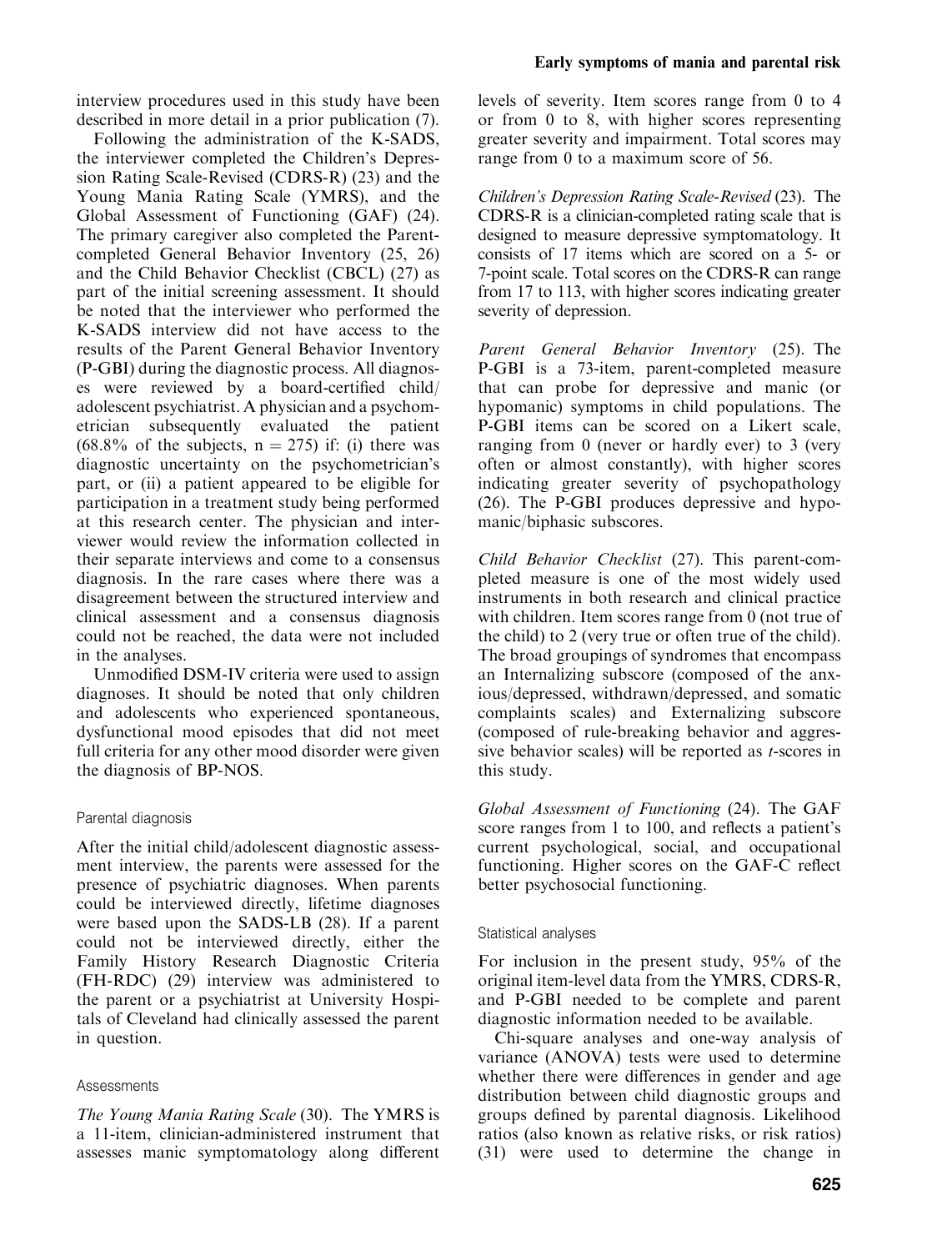posterior odds associated with parental risk and a diagnosis of a BPSD (BP 1, BP 2, cyclothymia, and BP-NOS), attention-deficit hyperactivity disorder (ADHD), oppositional defiant disorder (OpDD), and conduct disorder (CD). For purposes of this study, posterior odds are defined as the odds of having a diagnosis based on the combination of factors observed for that particular case. Furthermore, posterior odds are estimated using Bayes theorem, and are widely used in 'evidence-based medicine' approaches to assessment (31, 32).

T-tests were used to examine differences in the YMRS, CDRS-R, GAF, CBCL, and P-GBI between youths at genetic risk for developing bipolar disorder compared with youths not at genetic risk. In addition, one-way ANOVAs and Games-Howell post hoc tests examined differences between children and adolescents who had a parent with a bipolar disorder and assigned them to a 'syndromal bipolar disorder (BP)' group, a 'subsyndromal bipolar (SUB-BP)' group, and a 'nonbipolar (NON-BP)' group. The Games-Howell post hoc tests were used in this study due to this test being one of the few post hoc procedures that shows robust performance in situations where group sizes are unequal and also when withingroup variances are unequal (i.e., when the assumption of homogeneity of variance is violated). The present analyses involve both unequal group sizes and variances, so Games-Howell becomes the preferred post hoc procedure according to Kirk (33).

Finally, two exploratory forward stepwise logistic regression analyses were performed to predict key symptoms on the (i) P-GBI items, and (ii) YMRS and CDRS-R measures in an attempt to determine those symptoms that discriminate those patients at genetic risk are showing symptoms of a subsyndromal bipolar disorder compared with patients without a bipolar disorder. For this study, the goal of the logistic regressions was not formal hypothesis testing. These analyses were performed to complement bivariate analyses by identifying symptoms that provide unique or incremental information differentiating between the groups. Although stepwise entry is problematic in a 'hypothesis testing' framework, because these results are intended to be exploratory, it is appropriate as a descriptive method of summarizing variables that discriminate groups (34).The alpha level for statistical significance was set at  $p \le 0.05$ . Because of the exploratory nature of this study, the alpha level for statistical significance was not adjusted for the multiple comparisons performed in this study.

### **Subjects**

A total of 400 patients with a mean age of 11.3 (3.2) years were enrolled in this study. Of these, 245 were male and 155 were female. The majority of the participants were Caucasian ( $n = 334, 83.5\%$ ), and the remainder of the subjects were African-American (n = 39, 9.8%), Biracial (n = 15, 3.8%), Hispanic ( $n = 9, 2.3\%$ ), native American/Alaskan native ( $n = 2$ , 0.5%), and one respondent did not indicate his/her race  $(n = 1, 0.3\%)$ . Multiple children within a family were eligible to enroll in this study. In this study, 31 sets of two siblings, three sets of three siblings, and one set of four siblings were included.

## Subject diagnoses

Of the 400 subjects completing a K-SADS interview, 275 (68.8%) also completed a direct clinical assessment by a child and adolescent psychiatrist, confirming the K-SADS interview results. Children and adolescents were placed into three diagnostic comparison groups. These diagnostic groups included a BP group, a SUB-BP group, and a NON-BP group (see Fig. 1). The BP group ( $n =$ 118, 29.5%) was composed of 114 (96.6%) patients with a diagnosis of BP 1 and four  $(3.4\%)$  patients with a diagnosis of BP 2. The SUB-BP group  $(n =$ 75, 18.8%) included 44 (58.7%) patients diagnosed with BP-NOS and 31 (41.3%) with cyclothymia. The NON-BP group contained 207 (51.7%) youths with other psychiatric diagnoses ( $n = 165, 79.7\%$ ) or those subjects found to have no diagnosis ( $n =$ 42, 20.3%). Table 1 contains a listing of the subjects contained in each group and the occurrence of comorbid ADHD which was the most common comorbidity seen in these subjects.

A chi-square analysis indicated no differences in the distribution of gender across the three diagnostic groups. The three groups did show significant differences in mean age  $(F_{2,397} = 5.63,$  $p \le 0.005$ ). Using the Games-Howell test to determine reliable post hoc group differences, the



Fig. 1. Patient diagnostic groups.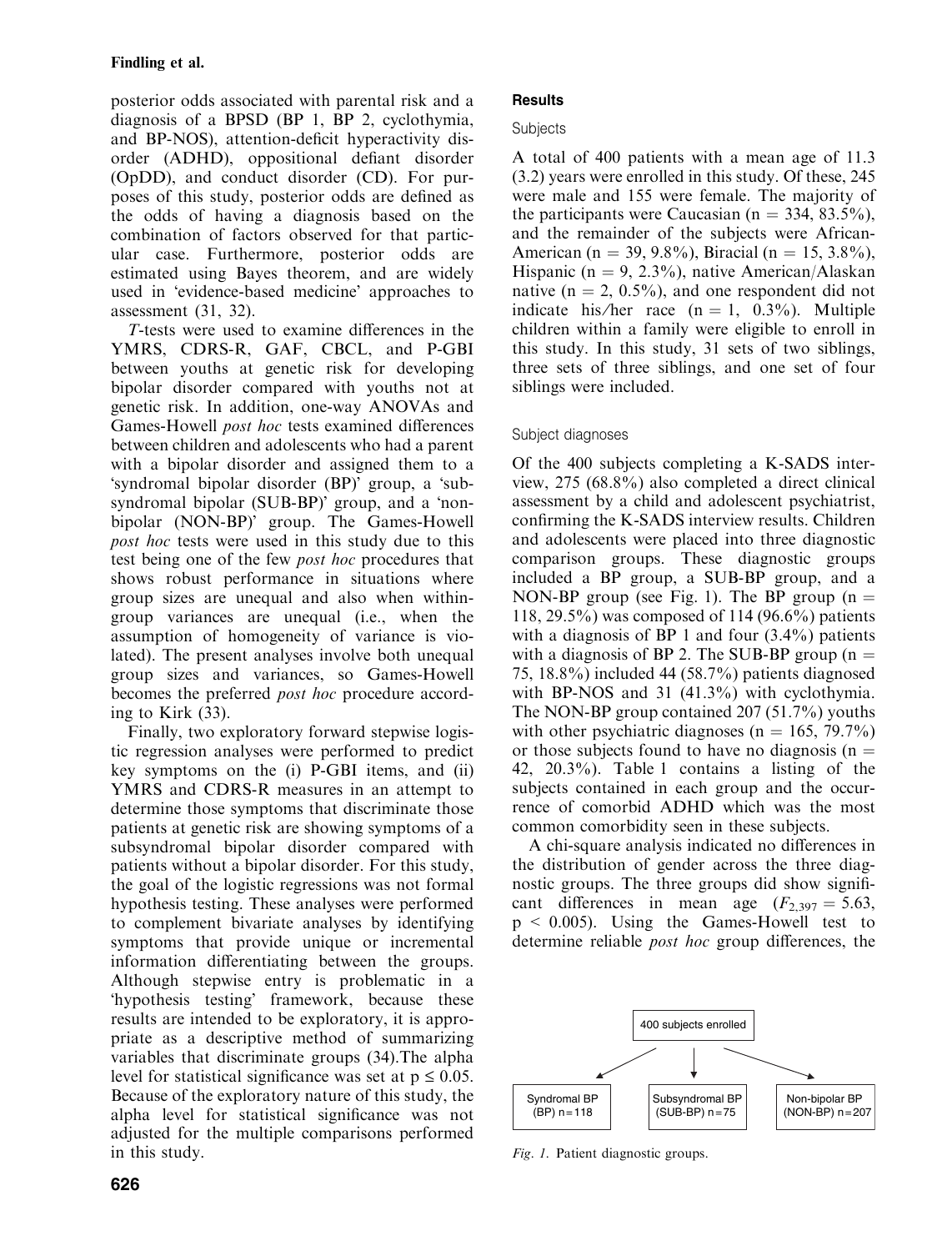#### Early symptoms of mania and parental risk

|                                                        | Syndromal (BP)                       | Subsyndromal (SUB-BP)               | Non-bipolar (NON-BP)                 | Total subjects                 |
|--------------------------------------------------------|--------------------------------------|-------------------------------------|--------------------------------------|--------------------------------|
| Number of youths<br>Mean age (SD)<br>Number of males   | 118 (29.5)<br>10.6(3.2)<br>78 (66.1) | 75 (18.8)<br>10.9(3.1)<br>49 (65.3) | 207(51.7)<br>11.8(3.2)<br>118 (57.0) | 400<br>11.3(3.2)<br>245 (61.2) |
| Primary diagnoses<br>Mood disorders                    |                                      |                                     |                                      |                                |
| BP <sub>1</sub>                                        | 114 (96.6)                           | 0                                   | 0                                    | 114(28.5)                      |
| Comorbid ADHD/DBDs                                     | 82 (71.9)/49 (43.0)                  | 0                                   | O                                    | 82 (71.9)/49 (43.0)            |
| BP <sub>2</sub>                                        | 4(3.4)                               | 0                                   | Ω                                    | 4(1.0)                         |
| Comorbid ADHD/DBDs                                     | 2(50.0)/1(25.0)                      | 0                                   | 0                                    | 2(50.0)/1(25.0)                |
| Cyclothymia                                            |                                      | 31(41.3)                            |                                      | 31(7.8)                        |
| Comorbid ADHD/DBDs                                     |                                      | 19 (61.3)/12 (38.7)                 |                                      | 19 (61.3)/12 (38.7)            |
| <b>BP-NOS</b>                                          |                                      | 44 (58.7)                           | O                                    | 44 (11.0)                      |
| Comorbid ADHD/DBDs                                     |                                      | 28 (63.6)/12 (27.3)                 | O                                    | 28 (63.6)/12 (27.3)            |
| Unipolar mood disorder                                 |                                      | $\Omega$                            | 86 (41.5)                            | 86 (21.5)                      |
| Other disorders (without a comorbid affective illness) |                                      |                                     |                                      |                                |
| <b>ADHD</b>                                            |                                      | O                                   | 58 (28.0)                            | 58 (14.5)                      |
| Disruptive behavior disorders                          | O                                    | O                                   | 6(2.9)                               | 6(1.5)                         |
| Substance abuse                                        | O                                    | O                                   | 2(1.0)                               | 2(0.5)                         |
| Psychotic spectrum disorders                           | 0                                    | O                                   | 4(1.9)                               | 4(1.0)                         |
| Anxiety disorders                                      |                                      |                                     | 6(2.9)                               | 6(1.5)                         |
| Adjustment disorder                                    |                                      |                                     | 2(1.0)                               | 2(0.5)                         |
| Enuresis                                               |                                      | O                                   | 1(0.5)                               | 1(0.3)                         |
| No reported axis I disorders                           | Ω                                    | O                                   | 42 (20.3)                            | 42 (10.5)                      |

Table 1. Demographic information for 400 youth assigned to 'syndromal bipolar (BP),' 'sub-syndromal bipolar (SUB-BP),' and 'non-bipolar (NON-BP)' diagnostic groups

Data are presented as n (%) unless otherwise specified. BP  $1 =$  bipolar disorder 1; BP  $2 =$  bipolar disorder 2; BP-NOS = BP-not otherwise specified; ADHD = Attention-Deficit Hyperactivity Disorder; DBDs = Oppositional Defiant Disorder and Conduct Disorder.

NON-BP group's mean age  $(11.8, SD = 3.2)$  was significantly higher than the BP group's mean age  $(10.6, SD = 3.2; p < 0.005).$ 

#### Group assignment by parental diagnosis

Of the 400 subjects, in 356 (89.0%) cases, both parents were assessed for psychiatric diagnoses. The remaining 44 subjects had one parent who met

Table 2. Parent diagnoses for 400 youth at genetic high-risk or not at-risk for developing BPSD

|                                                               | Mother               | Father<br>$(n = 397)$ $(n = 359)$ $(n = 756)$ | Overall              |
|---------------------------------------------------------------|----------------------|-----------------------------------------------|----------------------|
| Primary diagnoses (%)                                         |                      |                                               |                      |
| Mood disorders                                                |                      |                                               |                      |
| RP 1                                                          | 69 (17.4)            |                                               | 58 (16.2) 127 (16.8) |
| BP 2                                                          |                      | 29 (7.3) 9 (2.5)                              | 38(5.0)              |
| Cyclothymia                                                   |                      | $3(0.8)$ $8(2.2)$ 11(1.5)                     |                      |
| BP-NOS                                                        |                      | $6(1.5)$ $3(0.8)$ $9(1.2)$                    |                      |
| Unipolar mood disorder                                        | $106(26.7)$ 27 (7.5) |                                               | 133 (17.6)           |
| Non-affective illnesses                                       |                      |                                               |                      |
| Substance                                                     | 6 (1.5)              |                                               | $61(17.0)$ 67 (8.9)  |
| abuse/dependence                                              |                      |                                               |                      |
| Other disorders                                               |                      | $21(5.3)$ $16(4.5)$ $37(4.9)$                 |                      |
| No reported axis I disorders 157 (39.5) 177 (49.3) 334 (44.2) |                      |                                               |                      |

 $BPSD =$  bipolar spectrum disorders; BP 1 = bipolar disorder 1;  $BP$  2 = bipolar disorder 2;  $BP\text{-}NOS = BP\text{-}not$  otherwise specified.

diagnostic criteria for a bipolar disorder based on a clinical interview. Four hundred seventy four (59.3%) parents were assessed with the SADS-LB and 255 (31.9%) parents were assessed by the FH-RDC, 27 (3.4%) were assessed by a psychiatrist within the Mood Disorders Program at University Hospitals of Cleveland, and 44 (5.5%) parents' diagnoses were not known. Parent diagnoses are shown in Table 2.

Familial risk groups were assigned based on the results of the parents' diagnostic assessment. Within the current study, youths were defined as being 'high risk' (HR) if they had at least one parent with BP 1, BP 2, or another BPSD. All other patients were included in the 'low risk' (LR) group (see Fig. 2). One hundred sixty seven (41.8%) participants had a least one parent with a bipolar disorder (HR) and 233 (58.2%) did not have a parent with a bipolar disorder (LR). Chisquare and t-test analyses indicated there were no differences in gender and age distribution between the HR and LR groups ( $p > 0.05$ ).

#### Child diagnoses and parental bipolarity

The most frequent primary child diagnoses in the HR group included syndromal bipolar disorders (BP 1 and BP 2), subsyndromal bipolar disorders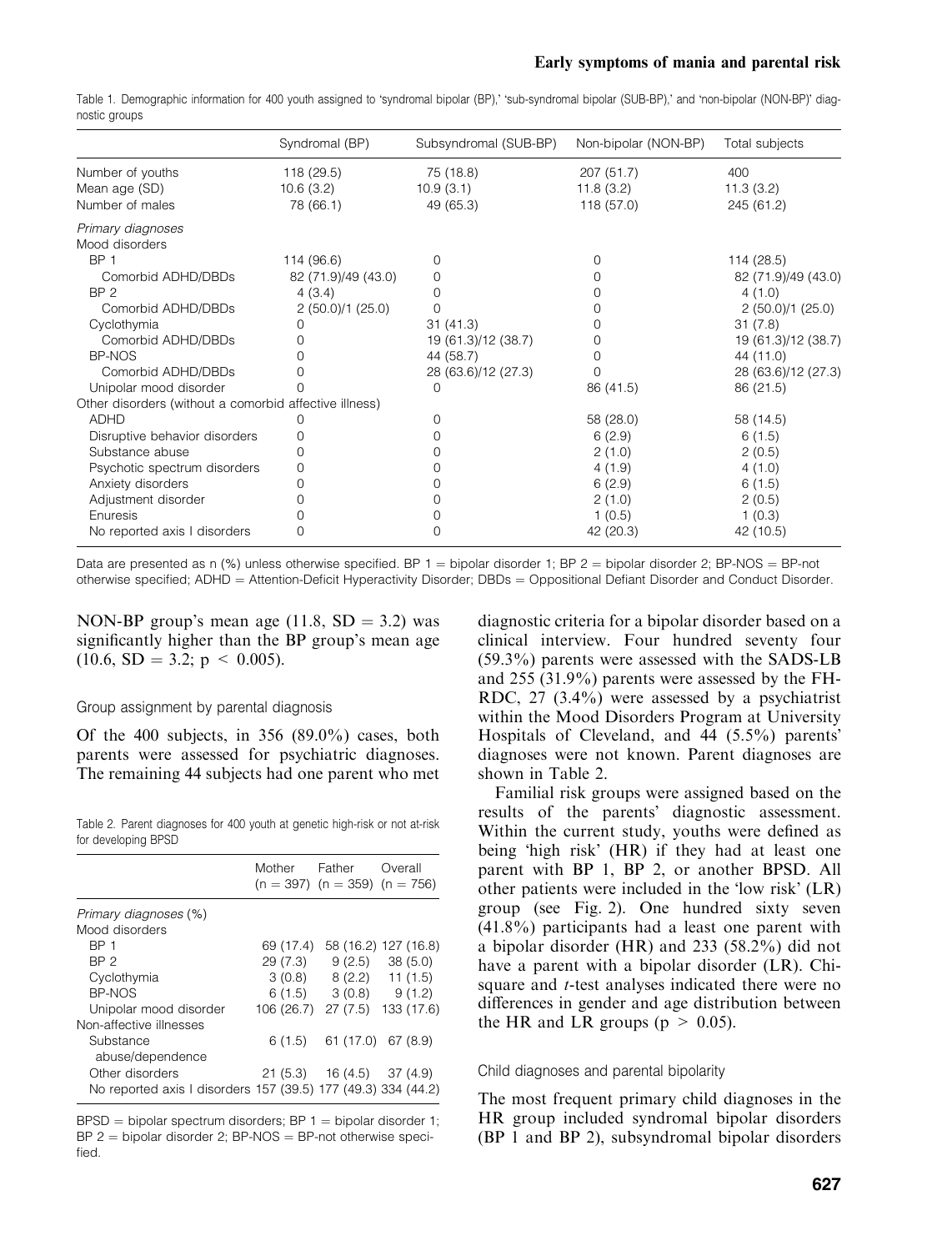

Fig. 2. Comparison groups based on parental diagnosis.

(cyclothymia and BP-NOS), and no diagnosis. In the LR group, the most frequent diagnoses were depressive disorders [major depression disorder (MDD), dysthymic disorder, and depressive disorder NOS], syndromal bipolar disorders (BP 1 and BP 2), ADHD, and no diagnosis. A listing of child diagnoses across parental diagnostic groups can be found in Table 3.

Youths with a bipolar parent (HR) showed higher rates of mood disorder (odds ratio  $= 2.9$ , chisquare  $= 20.51$ , p < 0.0005), particularly bipolar disorders (bipolar 1, 2, cyclothymia, or bipolar NOS) (odds ratio  $= 6.5$ , chi-square  $= 74.09$  with 1 df,  $p \le 0.0005$  than those in the LR group. Of the 193 youths meeting criteria for any bipolar disorder, 123 had at least one parent with a lifetime diagnosis

of a bipolar disorder. The subjects in the HR group were not at higher risk of having a primary or comorbid diagnosis of ADHD (odds ratio  $= 1.1$ , chi-square  $= 0.43$  with 1 df, p  $> 0.05$ ), OpDD (odds ratio  $= 1.5$ , chi-square  $= 3.08$  with 1 df,  $p > 0.05$ ), or CD (odds ratio = 1.0, chi-square = 0.01 with 1 df,  $p > 0.05$ ).

#### Genetic risk and psychopathology

In order to examine the impact of parental diagnosis on the subject's psychiatric and psychosocial symptoms, the YMRS, CDRS-R, P-GBI, CBCL, and GAF scores in the HR group were compared with the LR group. Mean scores on the YMRS, CDRS-R, P-GBI, CBCL, and GAF are listed in Table 4. Correlations between the YMRS total score, CDRS-R total score, P-GBI Depression subscale score, and P-GBI Hypomanic/Biphasic subscale score are shown in Table 5.

#### Young Mania Rating Scale and genetic risk

Total YMRS mean scores significantly differed between the HR group (15.7,  $SD = 11.1$ ) and the LR group  $(8.2, SD = 12.3)$   $(t = 6.29, df = 398$ .  $p \leq 0.0005$ ). Moreover, the HR group exhibited higher scores compared with the LR group on all

Table 3. Demographic information for 400 youth at high genetic risk (HR) or low genetic risk (LR) for developing BPSD

|                                     | <b>HR</b>           | LR.                 | Total subjects      |
|-------------------------------------|---------------------|---------------------|---------------------|
| Number of youths                    | 167 (41.8)          | 233 (58.2)          | 400                 |
| Mean age (SD)                       | 11.0(3.4)           | 11.5(3.1)           | 11.3(3.2)           |
| Number of males                     | 99 (59.3)           | 146 (62.7)          | 245 (61.2)          |
| Primary diagnoses<br>Mood disorders |                     |                     |                     |
| BP <sub>1</sub>                     | 62(37.1)            | 52(22.3)            | 114 (28.5)          |
| Comorbid ADHD/DBDs                  | 43 (69.4)/28 (45.2) | 39 (75.0)/21 (40.4) | 82 (71.9)/49 (43.0) |
| BP <sub>2</sub>                     | 3(1.8)              | 1(0.4)              | 4(1.0)              |
| Comorbid ADHD/DBDs                  | 2(66.7)/1(33.3)     | $\mathbf 0$         | 2(50.0)/1(25.0)     |
| Cyclothymia                         | 25(15.0)            | 6(2.6)              | 31(7.8)             |
| Comorbid ADHD/DBDs                  | 16 (64.0)/9 (36.0)  | 3(50.0)/3(50.0)     | 19 (61.3)/12 (38.7) |
| BP-NOS                              | 33(19.8)            | 11 $(4.7)$          | 44 (11.0)           |
| Comorbid ADHD/DBDs                  | 21 (63.6)/11 (33.3) | 7(63.6)/1(9.1)      | 28 (63.6)/14 (31.8) |
| Unipolar mood disorder              | 14(8.4)             | 72 (30.9)           | 86 (21.5)           |
| Other disorders                     |                     |                     |                     |
| <b>ADHD</b>                         | 7(4.2)              | 51(21.9)            | 58 (14.5)           |
| Disruptive behavior disorders       | 0                   | 6(2.6)              | 6(1.5)              |
| Substance abuse                     | $\Omega$            | 2(0.9)              | 2(0.5)              |
| Psychotic spectrum disorders        | 1(0.6)              | 3(1.3)              | 4(1.0)              |
| Anxiety disorders                   | 2(1.2)              | 4(1.7)              | 6(1.5)              |
| Adjustment disorder                 | 1(0.6)              | 1(0.4)              | 2(0.5)              |
| Enuresis                            | 0                   | 1(0.4)              | 1(0.3)              |
| No reported axis I disorders        | 19(11.4)            | 23 (9.9)            | 42 (10.5)           |

Data are presented as n (%) unless otherwise specified. BPSD = bipolar spectrum disorders; BP 1 = bipolar disorder 1; BP 2 = bipolar disorder 2; BP-NOS = BP-not otherwise specified;  $ADHD =$  Attention-Deficit Hyperactivity Disorder; DBDs = Oppositional Defiant Disorder and Conduct Disorder.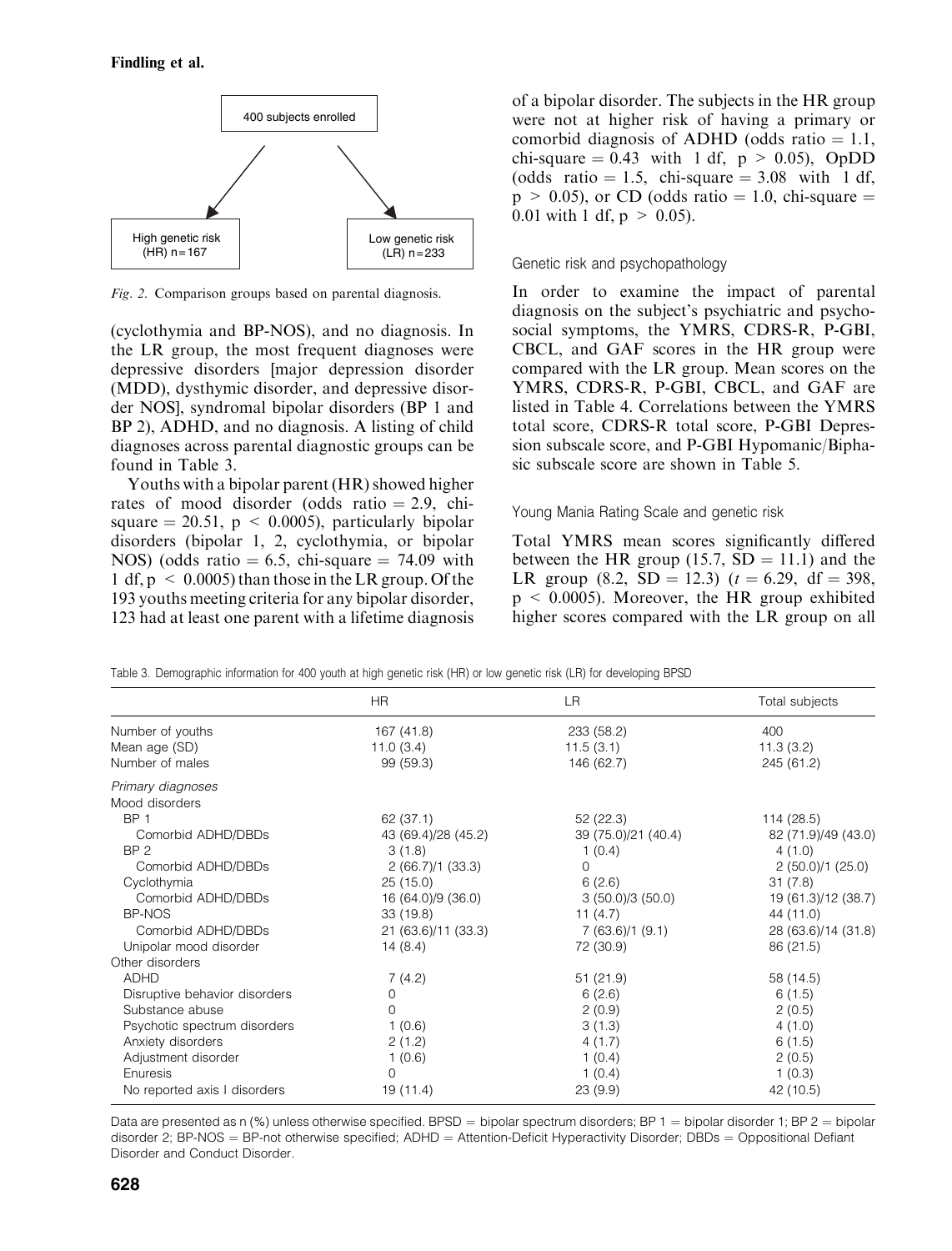|  |  |  |  |  | Table 4. Mean (SD) mood and behavior rating scores in the youths at high genetic risk (HR) and low genetic risk (LR) for bipolar disorder |  |  |  |  |  |  |  |  |
|--|--|--|--|--|-------------------------------------------------------------------------------------------------------------------------------------------|--|--|--|--|--|--|--|--|
|--|--|--|--|--|-------------------------------------------------------------------------------------------------------------------------------------------|--|--|--|--|--|--|--|--|

|                          | HR ( $n = 167$ ) | $LR (n = 233)$ | Overall ( $n = 400$ ) | Significance |
|--------------------------|------------------|----------------|-----------------------|--------------|
| <b>YMRS</b>              | 15.7(11.1)       | 8.2(12.3)      | 11.3(12.4)            | < 0.0005     |
| P-GBI Hypomanic/Biphasic | 30.1(18.0)       | 21.3(16.3)     | 25.0 (17.5)           | < 0.0005     |
| P-GBI Depression         | 39.3(26.4)       | 34.1(26.5)     | 36.3(26.5)            | >0.05        |
| GAF                      | 57.9(12.5)       | 56.2 (15.8)    | 56.9 (14.6)           | >0.05        |
| CDRS-R                   | 31.7(14.1)       | 35.8(18.7)     | 34.1(17.1)            | < 0.05       |
| CBCL subscale scores     |                  |                |                       |              |
| Externalizing            | 67.7 (13.4)      | 63.6 (12.8)    | 65.3 (13.2)           | < 0.01       |
| Internalizing            | 65.3 (12.9)      | 64.0 (12.2)    | 64.5 (12.5)           | >0.05        |

YMRS = Young Mania Rating Scale; P-GBI = Parent General Behavior Inventory; GAF = Global Assessment of Functioning; CDRS- $R =$  Children's Depression Rating Scale-Revised; CBCL = Child Behavior Checklist.

Mean scores between HR and LR groups compared using independent t-tests.

Table 5. Correlations between the Young Mania Rating Scale (YMRS) total score, Children's Depression Rating Scale (CDRS-R) total score, P-GBI Depression subscale score, and P-GBI Hypomanic/Biphasic subscale score

|                                                         | CDRS                        | <b>YMRS</b>                  | P-GBI Depression subscale      | P-GBI Hypomanic/Biphasic subscale   |
|---------------------------------------------------------|-----------------------------|------------------------------|--------------------------------|-------------------------------------|
| <b>CDRS</b><br><b>YMRS</b><br>P-GBI Depression subscale | .00<br>$-0.05$<br>$0.56***$ | $-0.05$<br>1.00<br>$0.26***$ | $0.56***$<br>$0.26***$<br>1.00 | $0.15***$<br>$0.60***$<br>$0.70***$ |
|                                                         |                             |                              |                                |                                     |

 $P-\text{GBI} = \text{Parent General Behavior Investment}$ . \*\*p < 0.005, \*\*\*p < 0.0005 (two-tailed).

of the items of the YMRS (all p-values  $\leq 0.05$ ) indicating that, overall, youths at genetic risk experience more severe hypomanic and manic symptoms than others.

Children's Depression Rating Scale-Revised and parental diagnosis

A significant difference in the CDRS-R total score between the HR group (31.7,  $SD = 14.1$ ) and the LR group (35.8,  $SD = 18.7$ ) ( $t = 2.39$ , df = 398,  $p \leq 0.05$ ) was found. Overall, the LR group reported higher scores compared with the HR group on several CDRS-R items. More specifically, there was a significant difference in the schoolwork  $(t = 3.50, df = 398, p < 0.005)$ , difficulty with sleep (middle)  $(t = 2.68, df = 264, p < 0.01)$ , excessive fatigue (2.53, df = 398, p < 0.05), weeping  $(t = 3.00, df = 398, p < 0.005)$ , depressed affect ( $t = 2.94$ , df = 398, p < 0.005), tempo of speech  $(t = 2.35, df = 398, p < 0.05)$ , and hypoactivity ( $t = 2.45$ , df = 398, p < 0.05) items between the HR and LR groups.

Parent General Behavior Inventory and parental diagnosis

The HR group reported higher P-GBI Hypomanic/ Biphasic subscale scores, reflecting more severe hypomania/mania symptomatology, compared

with the LR group  $(t = 5.07, df = 397, p <$ 0.005). However, P-GBI depression subscale scores did not significantly differ between the HR and LR groups ( $t = 1.94$ , df = 397, p > 0.05).

Child Behavior Checklist and parental diagnosis

The mean Externalizing *t*-score of the CBCL in the HR group (67.7,  $SD = 13.4$ ) significantly differed from the LR group (63.6, SD = 12.8) ( $t = 2.86$ ,  $df = 339$ ,  $p \le 0.01$ ). However, the HR group did not significantly differ from the LR group on the CBCL Internalizing *t*-score ( $t = 0.91$ , df = 339,  $p > 0.05$ ).

Global Assessment of Functioning and parental diagnosis

For all subjects the mean GAF score was 56.9  $(SD = 14.6)$ . The GAF score did not significantly differ between the HR group (57.9,  $SD = 12.5$ ) and the LR group (56.2, SD = 15.8) ( $t = 0.96$ , df = 295,  $p > 0.05$ ).

Youths at genetic risk and mood symptomatology

To explore symptomatic differences between diagnostic groups within the HR group, analyses were performed specifically in this subject sub-group. As before, HR subjects were separated into BP,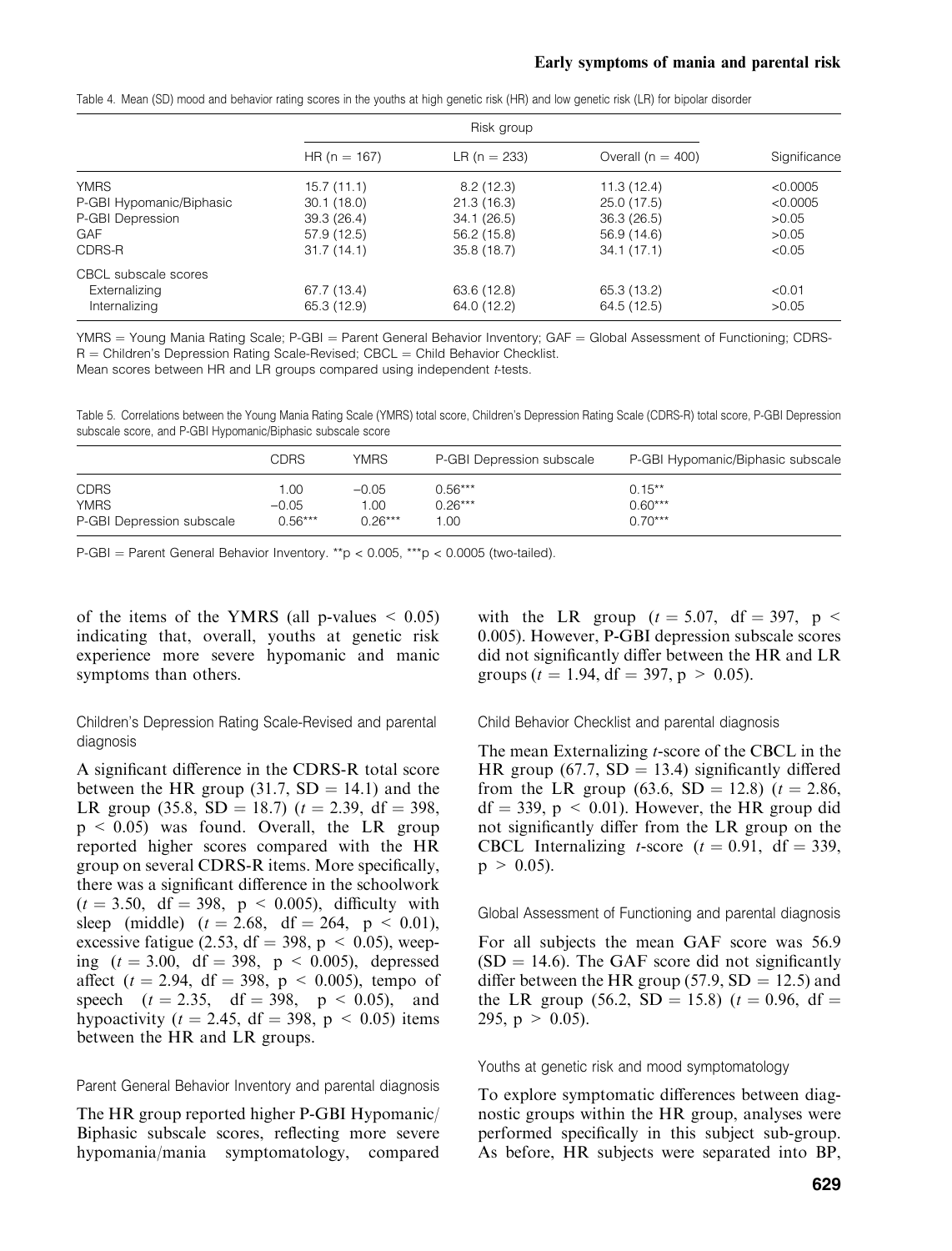|                            | Child diagnostic group       |                                     |                                    |       | ANOVA results |              |  |
|----------------------------|------------------------------|-------------------------------------|------------------------------------|-------|---------------|--------------|--|
|                            | Syndromal (BP)<br>$(n = 65)$ | Subsyndromal<br>$(SUB-BP)$ (n = 58) | Non-bipolar<br>(NON-BP) $(n = 44)$ | F     | df            | Significance |  |
| <b>YMRS</b>                | 25.1(6.3)                    | 15.9(6.8)                           | 1.7(4.8)                           | 192.1 | 2.164         | < 0.0005     |  |
| P-GBI Hypomanic/Biphasic   | 40.7 (14.7)                  | 31.8(13.6)                          | 12.2(13.2)                         | 55.6  | 2.163         | < 0.0005     |  |
| P-GBI Depression           | 51.2(24.9)                   | 38.5(21.3)                          | 22.7(25.5)                         | 18.6  | 2.163         | < 0.0005     |  |
| GAF                        | 52.4(7.0)                    | 56.6(7.3)                           | 70.4 (17.5)                        | 25.8  | 2.110         | < 0.0005     |  |
| CDRS-R                     | 34.9(15.1)                   | 30.9(10.9)                          | 28.1 (15.6)                        | 3.33  | 2.164         | 0.038        |  |
| CBCL subscale scores       |                              |                                     |                                    |       |               |              |  |
| Externalizing <sup>a</sup> | 74.0 (7.9)                   | 71.4(7.5)                           | 54.2 (15.6)                        | 44.6  | 2.136         | < 0.0005     |  |
| Internalizing <sup>a</sup> | 68.4 (10.4)                  | 67.5(9.8)                           | 58.1 (16.4)                        | 9.3   | 2.136         | < 0.0005     |  |

Table 6. Mean scores and analysis of variance (ANOVA) results in youths at high genetic risk for developing a bipolar disorder

Data are presented as mean (SD). YMRS = Young Mania Rating Scale; P-GBI = Parent General Behavior Inventory; GAF = Global Assessment of Functioning; CDRS-R = Children's Depression Rating Scale-Revised; CBCL = Child Behavior Checklist.

Total score unless otherwise noted. All three diagnostic groups' means differed significantly (p < 0.05) in *post hoc* Games-Howell analyses unless otherwise noted.

<sup>a</sup>Syndromal and subsyndromal diagnostic groups did not differ significantly in post hoc Games-Howell analyses.

SUB-BP, and NON-BP diagnostic groups. Of the 167 subjects in the HR group, 65 (38.9%) subjects belonged in the BP diagnostic group, 58 (34.7%) in the SUB-BP diagnostic group, and 44 (26.3%) in the NON-BP group.

One-way ANOVAs were performed to compare mood symptomatology and psychosocial functioning between the diagnostic groups. The one-way analyses indicated a significant difference between the three groups on the YMRS total score, P-GBI Hypomanic/Biphasic and Depression subscores, GAF score, and the Externalizing and Internalizing CBCL subscales (all p-values  $\leq 0.05$ ). There were also significant overall differences on the CDRS-R,  $(F_{2,164} = 3.33, p = 0.038)$ ; however, the differences were not large enough to achieve  $p \leq 0.05$  on any of the *post hoc* comparisons.

In order to explore specific differences across diagnostic groups, Games-Howell post hoc tests were subsequently used. These post hoc tests indicated significant differences between all three diagnostic groups in the HR population on the YMRS, P-GBI Hypomanic/Biphasic and Depression subscores, and the GAF score (all p-values  $< 0.05$ ). Furthermore, post hoc tests indicated a significant difference between the BP group and the NON-BP group on the Externalizing and Internalizing subscales of the CBCL (all p-values  $\leq 0.05$ ). Mean scores and ANOVA results are shown in Table 6.

Predicting patient diagnosis in youths at high risk for developing a bipolar disorder

To determine the distinguishing features of youths at genetic risk for developing a bipolar disorder who may have a subsyndromal bipolar diagnosis (patients with 'cyclotaxia'), logistic regression was

used to compare the BP group with the NON-BP group. Two exploratory forward stepwise logistic regression analyses ( $p < 0.05$  as inclusion criteria) were employed in order to examine which variables among the parent report items (P-GBI) and the clinician-rated mood symptom (CDRS-R; YMRS) best predicted the appropriate diagnostic group assignment of those individuals in the HR group.

Predictors of a subsyndromal bipolar diagnosis using the Parent General Behavior Inventory

The first logistic regression analysis found that five items on the P-GBI (Table 7) best predicted assignment of youths to the subsyndromal diagnostic group. The model including these five predictors was highly significant ( $\chi^2 = 77.32$ ,  $df = 5$ , p < 0.0005).

When examining the five P-GBI variables from the logistic regression in a univariate fashion, rapid changes in mood from happy to sad (Wald score  $=$ 33.91,  $p \le 0.005$  and irritability during elevated mood periods (Wald score  $= 27.54$ , p < 0.005) were the best predictors for HR youths to meet diagnostic criteria for a subsyndromal bipolar disorder. The 'brooding' and 'sleep disturbance' items did not discriminate between the groups by themselves, but were significant only after controlling for the other mood items listed above that were included in the multivariate model.

Predictors of a subsyndromal bipolar diagnosis using the Young Mania Rating Scale and Children's Depression Rating Scale-Revised

A second logistic regression analysis was utilized to determine which combination of the clinician-rated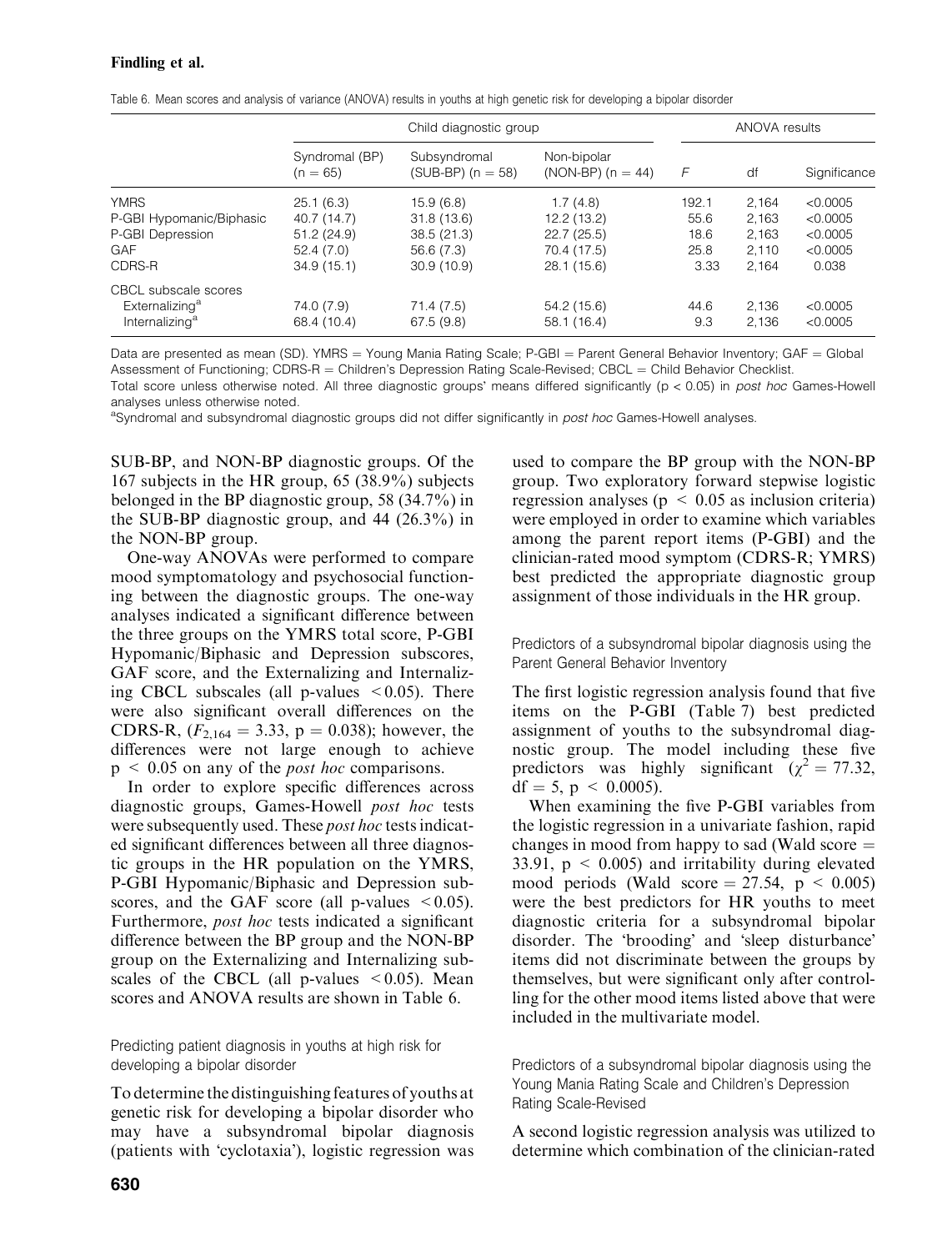Table 7. Items of the P-GBI, YMRS, and CDRS-R that significantly predict patient diagnosis in youths at high risk for developing a bipolar disorder

| Measures                                                                                                                                                                                                                                                       | β                      | $SE(\beta)$ |
|----------------------------------------------------------------------------------------------------------------------------------------------------------------------------------------------------------------------------------------------------------------|------------------------|-------------|
| P-GBI logistic regression analysis (Hypo/Manic and Depression Scales) <sup>a</sup>                                                                                                                                                                             |                        |             |
| ltem 19 <sup>b</sup> : 'Has your child's mood or energy shifted rapidly back and forth from happy to sad or high to low?'                                                                                                                                      | $5.04***$              | 1.49        |
| Item 20: 'Have there been periods lasting several days or more when your child spent much of his/her<br>time brooding about unpleasant things that have happened?                                                                                              | $-3.72$ <sup>C**</sup> | 1.29        |
| Item 37: 'Has your child had times of several days or more when he/she woke up frequently or had trouble<br>staying asleep during the middle of the night?"                                                                                                    | $-2.30^{\circ**}$      | 0.82        |
| Item 42: 'Have there been times when your child had a strong urge to do something mischievous, destructive,<br>risky, or shocking?'                                                                                                                            | $-1.50*$               | 0.81        |
| Item 54 <sup>b</sup> : 'Have there been periods when, although your child was feeling unusually happy and intensely<br>energetic, almost everything got on his/her nerves and make him/her irritable or angry (other than related<br>to the menstrual cycle)?' | $3.69**$               | 1.23        |
| YMRS and CDRS-R logistic regression analysisd                                                                                                                                                                                                                  |                        |             |
| YMRS: Item 1 (elevated mood)                                                                                                                                                                                                                                   | $2.44***$              | 0.55        |
| YMRS: Item 9 (disruptive aggressive behavior)                                                                                                                                                                                                                  | $1.19**$               | 0.40        |
| CDRS-R: Item 11 (depressed feelings)                                                                                                                                                                                                                           | $-1.05^{\circ*}$       | 0.48        |
| CDRS-R: Item 15 (depressed affect)                                                                                                                                                                                                                             | $1.37^{c*}$            | 0.53        |

P-GBI = Parent General Behavior Inventory; YMRS = Young Mania Rating Scale; CDRS-R = Children's Depression Rating Scale-Revised.

 $*p < 0.05$ ,  $*p < 0.005$ ,  $**p < 0.0005$ .

<sup>a</sup> Final model chi-square  $= 77.32$ , df  $= 5$ , p  $< 0.0005$ .

Key items that discriminate youths with 'cyclotaxia' and all other diagnostic groups.

c These predictors did not significantly differentiate the groups by themselves, but they did contribute unique incremental information after controlling for the other variables in the model.

<sup>d</sup>Final model chi-square = 95.07, df = 4,  $p < 0.0005$ .

CDRS-R and the YMRS items best predicted individuals who were HR and showed symptoms of a subsyndromal mood disorder in this sample. Of the manic and depressive symptoms, the elevated mood and disruptive/aggressive behavior items from the YMRS and depressed feelings and depressed affect items of the CDRS-R best predicted which HR youth would suffer from a subsyndromal bipolar diagnosis. The model including these four predictors was highly significant ( $\chi^2$  = 95.07, df = 4, p < 0.0005) (Table 7).

When the elevated mood and disruptive/aggressive behavior of the YMRS and depressed feelings and depressed affect items of the CDRS-R were examined independently of the model, it was found that the elevated mood (Wald score  $=$  58.35,  $p \leq 0.005$ ) and disruptive/aggressive behavior (Wald score  $= 36.94$ , p < 0.005) items of the YMRS were the best predictors of the HR children and adolescents to be included in the subsyndromal bipolar disorder group. Depressed symptoms did not discriminate between the groups by themselves, only contributing significant statistical information after controlling for the elated mood and disruptive aggressive symptoms.

It should be noted that controlling for age did not affect the results for manic symptoms, but made the differences in depressive symptoms no longer significant due to the positive correlation between age and depression.

#### **Discussion**

This study found distinct differences in mood symptom severity in children and adolescents who meet diagnostic symptom criteria for syndromal bipolar disorders (BP 1 and BP 2), subsyndromal bipolar disorders (BP-NOS and cyclothymia), and other psychiatric diagnoses. Although youths diagnosed with a subsyndromal bipolar disorder may not meet full symptom criteria for a syndromal bipolar disorder, the results of the study suggest that these youngsters are both debilitated and have substantial mood symptomatology. These impaired youths with subsyndromal symptoms suggest the need for effective early identification and intervention (10).

In addition, these results indicate that the offspring of parents having a bipolar disorder are significantly more likely to show symptoms of hypomania and mania than are youths without a bipolar parent. The increase in risk for mood disorders in general and bipolar spectrum illness in particular observed in this study aligns well with the results of a recent meta-analysis of familial risk in offspring with a bipolar parent (3). Although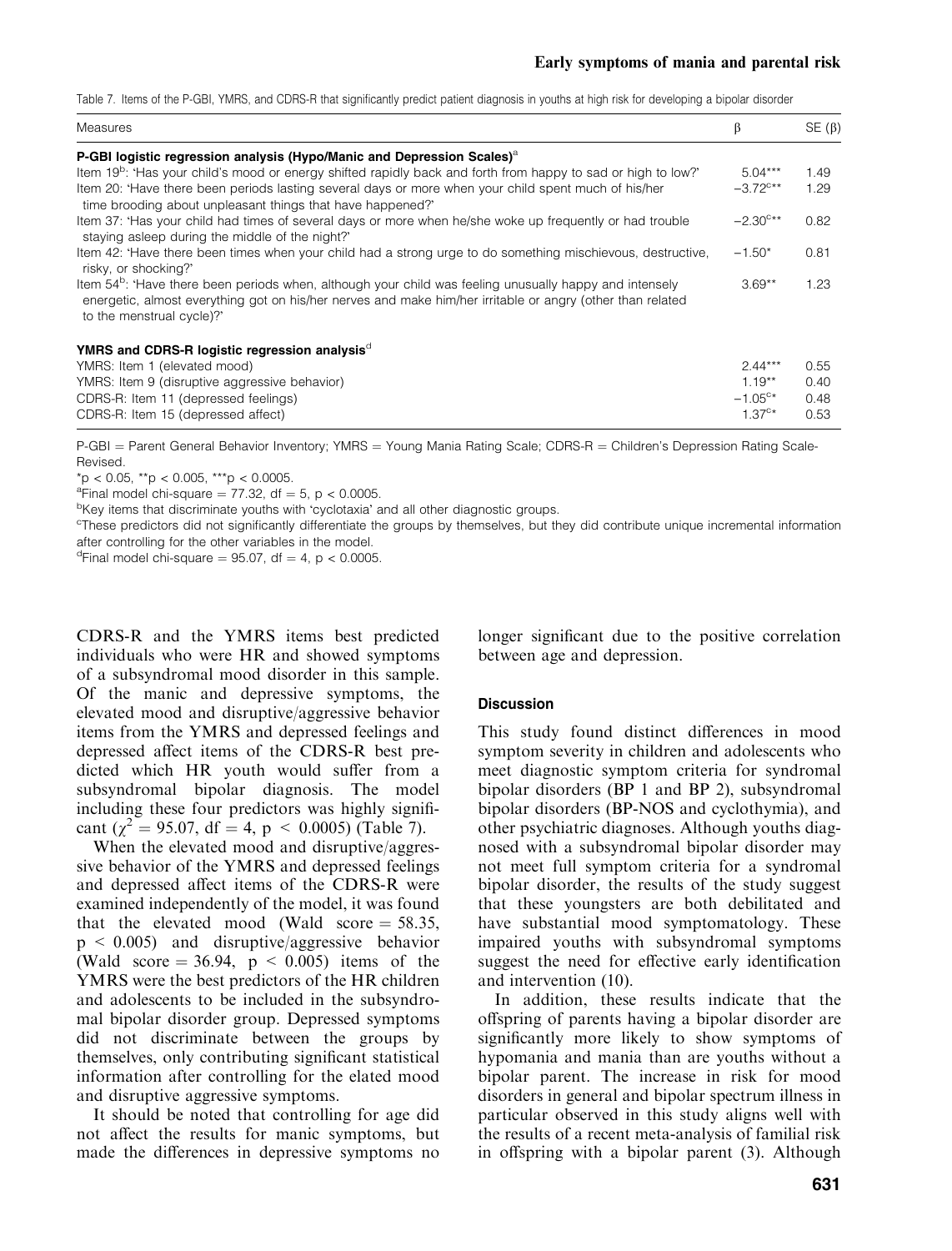#### Findling et al.

high rates of comorbid ADHD and disruptive behavior disorders (DBD) with pediatric bipolarity have been reported elsewhere (7, 35), the risk of ADHD and DBDs did not differ significantly between the HR and LR groups. This finding suggests that the relative elevations in hypomanic symptomatology are attributable to mood disturbance and not hyperactivity/impulsivity that is associated with ADHD or a DBD.

#### The case for a patient population with 'cyclotaxia'

Based on these results, it appears that there is evidence for a prodromal expression of bipolar disorder, similar to Meehl's conceptualization of schizotaxia as a prodromal variant of schizophrenia (11). Based on clinical observation at this center, we had previously hypothesized that cyclotaxia, a prodromal manifestation of bipolar disorder in genetically at-risk youths, described a clinically relevant group of patients. The results of this study help identify a clinically salient population of youngsters at genetic HR with mood symptoms and psychosocial dysfunction.

#### Clinical applicability

It appears that elevated mood with irritability and rapid fluctuations in mood are key distinguishing symptoms of HR youths who are suffering from subsyndromal mood disorders. Although parents often seek treatment for their children due to other problematic symptoms, such as aggression and irritability, it appears that the symptom of abnormally elevated mood is the best predictor of a possible subsyndromal manifestation of a bipolar disorder. These results mirror a previous finding from this center in which abnormally elevated mood was found to be the best single symptom in delineating 'syndromal' bipolar disorders from other disorders (E. A. Youngstrom, unpublished data). In addition, clinicians who are attempting to determine whether a youth might be experiencing early symptoms of bipolar disorder might wish to enquire about the presence or absence of sleep disturbances, brooding, and impulsive risky/dangerous behaviors, particularly when occurring in the context of other changes in mood or energy.

#### Strengths and limitations

This study contained a large heterogeneous sample of participants who completed a rigorous diagnostic assessment. Limitations of this study include that the sample is clinical and not epidemiological in nature, and that familial risk was only assessed

included siblings nor second-degree relatives. Thus there is a potential for bias, where families assigned to the LR group might actually have a history of bipolar disorder in other family members. This would act to lessen the differences between the groups, making it even less likely to find the significant results that are reported herein. Furthermore, not all parents were directly interviewed to establish a diagnosis. Therefore, if a parent was not available for a direct interview the diagnostic information was collected via an interview with the parent present. Another limitation was that the various mood and behavioral ratings were correlated with each other, introducing some redundancy in the findings when the scales were analyzed separately. It should also be noted that the procedures employed in the logistic regression analyses were exploratory. Furthermore, as the recruitment of patients was from a research center which treats bipolar disorder, the results of this study may not be as generalizable as epidemiological studies. For this reason, the 'cyclotaxia' construct needs to be further examined in community-based samples in order to further delineate the characteristics of this patient group.

in parents. Familial risk assessments neither

# Future directions for research

Future studies need to clarify the diagnostic boundaries of 'cyclotaxia,' identifying key symptoms and establishing stringent evidence-based diagnostic symptom criteria. The patient group described as having symptoms of 'cyclotaxia' will require further research in order to confirm or reject its clinical validity. These results contribute to the current discussion about the 'broad phenotype' of juvenile bipolar disorder (17, 18) by showing that a biologically at-risk group of youths differ from a psychiatric comparison group. The at-risk group differed from the psychiatric comparison group in terms of hypomanic symptoms, independent of other disruptive behavior diagnoses. In addition, future studies will need to be conducted to determine the longitudinal course of these patients in order to determine whether 'cyclotaxia' is truly prodromal to full bipolar disorder.

#### Conclusion

In conclusion, it appears that there is a group of youths who are at genetic risk for developing bipolar disorder that have substantial mood symptomatology and psychosocial dysfunction. Furthermore, family history of bipolar disorder is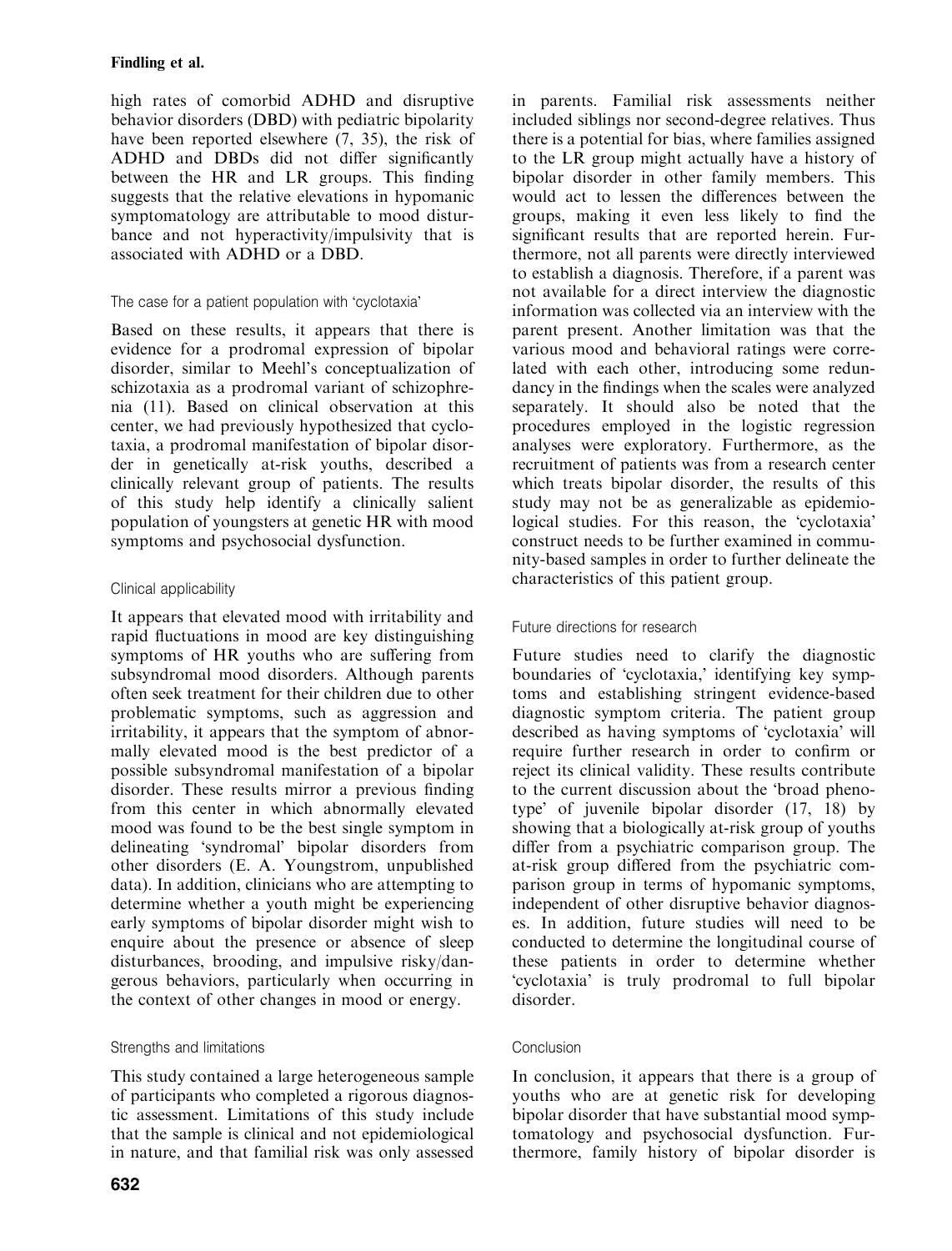associated with an increased risk of subsyndromal bipolar disorders and not just fully syndromal bipolar disorder.

As a result, these patients with 'cyclotaxia' are in need for accurate and effective intervention. The two key features of 'cyclotaxia' appear to be irritability during periods of elation and rapid changes in mood.

#### Acknowledgements

A Clinical Research Center Grant from the Stanley Medical Research Institute primarily supported this study. It was also supported in part by an NIMH Developing Centers for Interventions and Services Research Grant (P 20 MH-66054).

#### References

- 1. McGuffin P, Rijsdijk F, Andrew M, Sham P, Katz R, Cardno A. The heritability of bipolar affective disorder and the genetic relationship to unipolar depression. Arch Gen Psychiatry 2003; 60: 497–502.
- 2. Smoller J, Finn C. Family, twin, and adoption studies of bipolar disorder. Am J Med Genet 2003; 123C: 48– 58.
- 3. Hodgins SFB, Zarac A, Ellenbogen M. Children of parents with bipolar disorder. A population at high risk for major affective disorders. Child Adolesc Psychiatr Clin N Am 2002; 11: 533–553.
- 4. Perlis RH, Miyahara S, Marangell LB et al. Long-term implications of early onset in bipolar disorder: data from the first 1000 participants in the systematic treatment enhancement program for bipolar disorder (STEP-BD). Biol Psychiatry 2004; 55: 875–881.
- 5. Akiskal HS, Downs J, Jordan P, Watson S, Daugherty D, Pruitt DB. affective disorders in referred children and younger siblings of manic-depressives. Mode of onset and prospective course. Arch Gen Psychiatry 1985; 42: 996– 1003.
- 6. Manzano J, Salvador A. Antecedents of severe affective (mood) disorders. Patients examined as children or adolescents and as adults. Acta Paedopsychiatr 1993; 56: 11–18.
- 7. Findling RL, Gracious BL, McNamara NK et al. Rapid, continuous cycling and psychiatric co-morbidity in pediatric bipolar I disorder. Bipolar Disord 2001; 3: 202–210.
- 8. Lewinsohn PM, Klein DN, Seeley JR. Bipolar disorder during adolescence and young adulthood in a community sample. Bipolar Disord 2000; 2: 281–293.
- 9. Post RM, Weiss SRB, Leverich GS, George MS, Frye M, Ketter TA. Developmental psychobiology of cyclic affective illness: implications for early therapeutic intervention. Dev Psychopathol 1996; 8: 273–305.
- 10. Chang KSH, Dienes K, Adleman N, Ketter T. Bipolar offspring: a window into bipolar disorder evolution. Biol Psychiatry 2003; 53: 945–951.
- 11. Meehl PE. Schizotaxia revisited. Arch Gen Psychiatry 1989; 46: 935–944.
- 12. Tsuang MTSW, Tarbox SI, Faraone SV. An integration of schizophrenia with schizotypy: identification of schizotaxia and implications for research on treatment and prevention. Schizophr Res 2002; 54: 169–175.
- 13. Tsuang MTSW, Seidman LJ, Faraone SV et al. Treatment of nonpsychotic relatives of patients with schizo-

phrenia: four case studies. Biol Psychiatry 1999; 45: 1412–1418.

- 14. Faraone SVGA, Seidman LJ, Tsuang MT. "Schizotaxia": clinical implications and new directions for research. Schizophr Bull 2001; 27: 1–18.
- 15. Findling RL, Gracious BL, McNamara NK, Calabrese JR. The rationale, design, and progress of two novel maintenance treatment studies in pediatric bipolarity. Acta Neuropsychiatr 2000; 12: 136–138.
- 16. Lewinsohn PM, Klein DN, Seeley JR. Bipolar disorders in a community sample of older adolescents: prevalence, phenomenology, comorbidity, and course. J Am Acad Child Adolesc Psychiatry 1995; 34: 454–463.
- 17. Nottelmann ED. National Institute of Mental Health Research Roundtable on Prepubertal Bipolar Disorder. J Am Acad Child Adolesc Psychiatry 2001; 40: 871– 878.
- 18. Leibenluft ECD, Towbin KE, Bhangoo RK, Pine DS. Defining clinical phenotypes of juvenile mania. Am J Psychiatry 2003; 160: 430–437.
- 19. Akiskal HSDA, Rosenthal RH, Khani MK. Cyclothymic disorder: validating criteria for inclusion in the bipolar affective group. Am J Psychiatry 1977; 134: 1227–1233.
- 20. Angst J, Gamma A. A new bipolar spectrum concept: a brief review. Bipolar Disord 2002; 4: 11–14.
- 21. Orvaschel H. Schedule for affective Disorders and schizophrenia for School-Age Children-Epidemiologic Version, Fifth Revision. Fort Lauderdale, FL: Nova Southeastern University, 1994.
- 22. Kaufman J, Birmaher B, Brent D, et al. Schedule for affective Disorders and schizophrenia for School-Age Children-Present and Lifetime Version (K-SADS-PL): initial reliability and validity data. J Am Acad Child Adolesc Psychiatry 1997; 36: 980–988.
- 23. Poznanski EO, Freeman LN, Mokros HB. Children's Depression Rating Scale-Revised. Psychopharmacol Bull 1985; 21: 979–989.
- 24. American Psychiatric Association. Diagnostic and Statistical Manual of Mental Disorders, 4th edn. Washington, DC: American Psychiatric Association, 1994.
- 25. Depue RA, Slater JF, Wolfstetter-Kausch H, Klein D, Goplerud E, Farr D. A behavioral paradigm for identifying persons at risk for bipolar depressive disorder: a conceptual framework and five validation studies. J Abnorm Psychol 1981; 90: 381–437.
- 26. Youngstrom EA, Findling RL, Danielson CK, Calabrese JR. Discriminant validity of parent report of hypomanic and depressive symptoms. Psychol Assess 2001; 13: 267– 276.
- 27. Achenbach TM. Manual for the Child Behavior Checklist/ 4-18 and 1991 profile. Burlington, VT: University of Vermont, 1991.
- 28. Endicott J, Spitzer RL. A diagnostic interview. The Schedule for affective Disorders and schizophrenia. Arch Gen Psychiatry 1978; 35: 837–844.
- 29. Andreasen NC. The Scale for the Assessment of Negative Symptoms (SANS). Iowa City, IA: University of Iowa, 1983.
- 30. Young RC, Biggs JT, Ziegler VE, Meyer DA. A rating scale for mania: reliability, validity and sensitivity. Br J Psychiatry 1978; 133: 429–435.
- 31. Guyatt GH, Rennie D (eds). Users' Guides to the Medical Literature. Chicago, IL: AMA Press, 2002.
- 32. Sackett DL, Straus SE, Richardson WS, Rosenberg W, Haynes RB. Evidence-Based Medicine: How to Practice and Teach EBM, 2nd edn. New York: Churchill Livingstone, 2000.